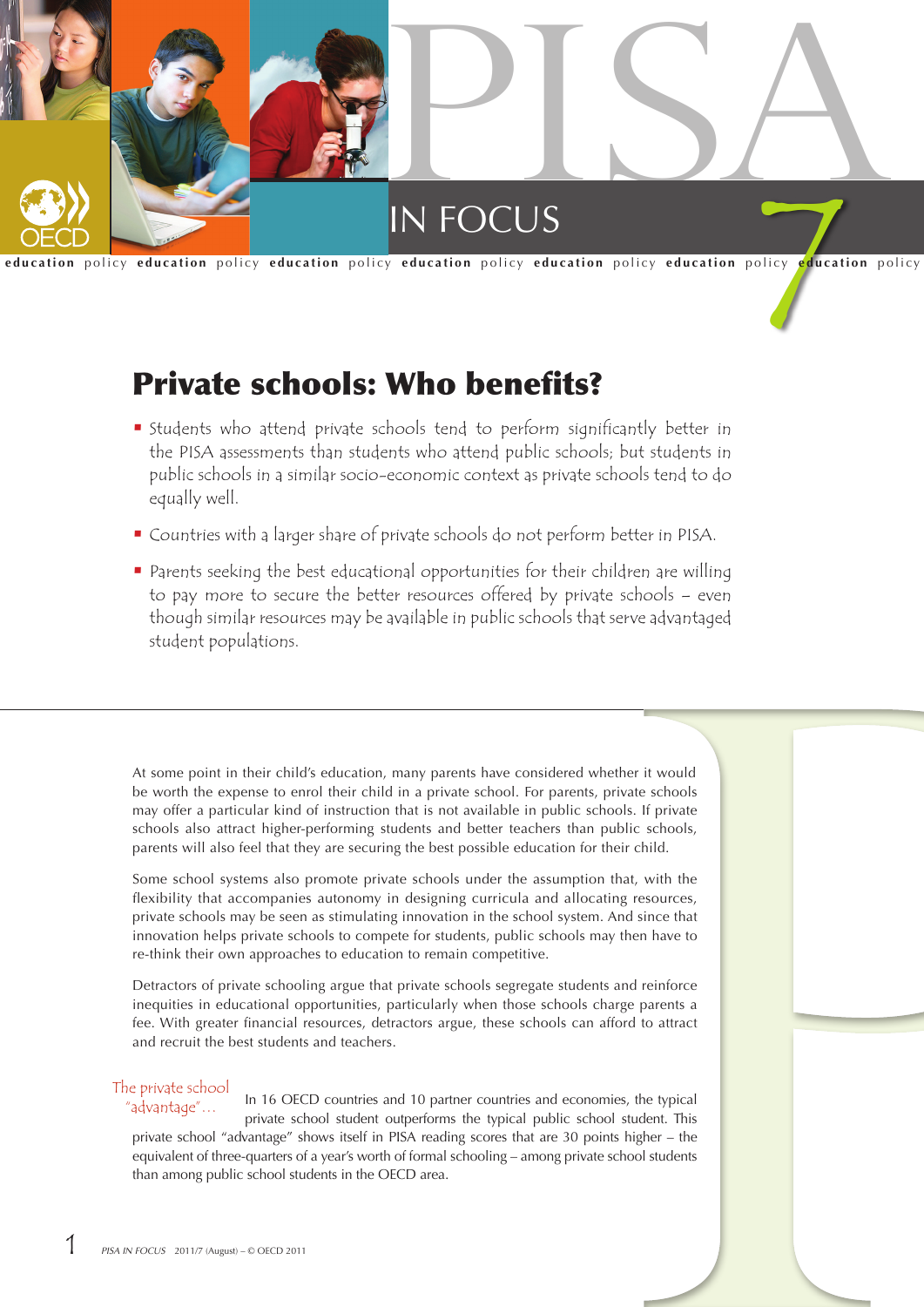## Difference in reading performance between private and public school students

RISA

**Before** accounting for student background characteristics, school autonomy and school competition for students (gross difference)

**After** accounting for student background characteristics, school autonomy and school competition for students (net difference)



Notes: Only countries and economies with sufficient data are considered. Statistically significant differences are indicated with darker tones.

*Countries are ranked in ascending order of the gross difference in performance between* 

*private and public school students.* Source: *PISA 2009 Results: What Makes a School Successful? Resources, Policies and Practices* (Volume IV), Tables IV.3.9 and IV.2.4c.

Around one-tenth of this private school advantage is the result of competition and the higher levels of autonomy in defining the curriculum and allocating resources that private schools enjoy. But more than three-quarters of that 30-point difference can be attributed to private schools' ability to attract socioeconomically advantaged students. Schools that attract advantaged students are also more likely to attract better-performing students as well as greater resources. In fact, in most school systems, private schools have a more advantaged student population, more material resources, fewer teacher shortages and better disciplinary climates than the public schools in those systems.

# …may be less than it seems.

In other words, after taking into account the socio-economic backgrounds of the students who attend these schools, and the related material and instructional advantages that accrue to the schools, the small performance difference between public and private school students that remains is associated with higher levels of autonomy over curricula and resources among private schools. In fact, PISA has found that when public schools are given

similar levels of autonomy as private schools, and when public schools attract a similar student

population as private schools, the private school advantage is no longer apparent in 13 of the

16 OECD countries that showed this advantage.

# **Public schools are managed by a public education authority or agency.**

**Private schools are managed by a non-government organisation, such as a church, a trade union or a private institution. Private schools can be either government-dependent or independent of the government. Government-dependent private schools are managed independently but receive more than 50% of their core funding from government agencies. Private schools that are independent of the government are similarly managed, but less than 50% of their core funding comes from government agencies.** 

**PISA defines private schools as those that are managed locally, without regard to funding sources. Under this definition, private schools may or may not require parents to pay enrolment fees.**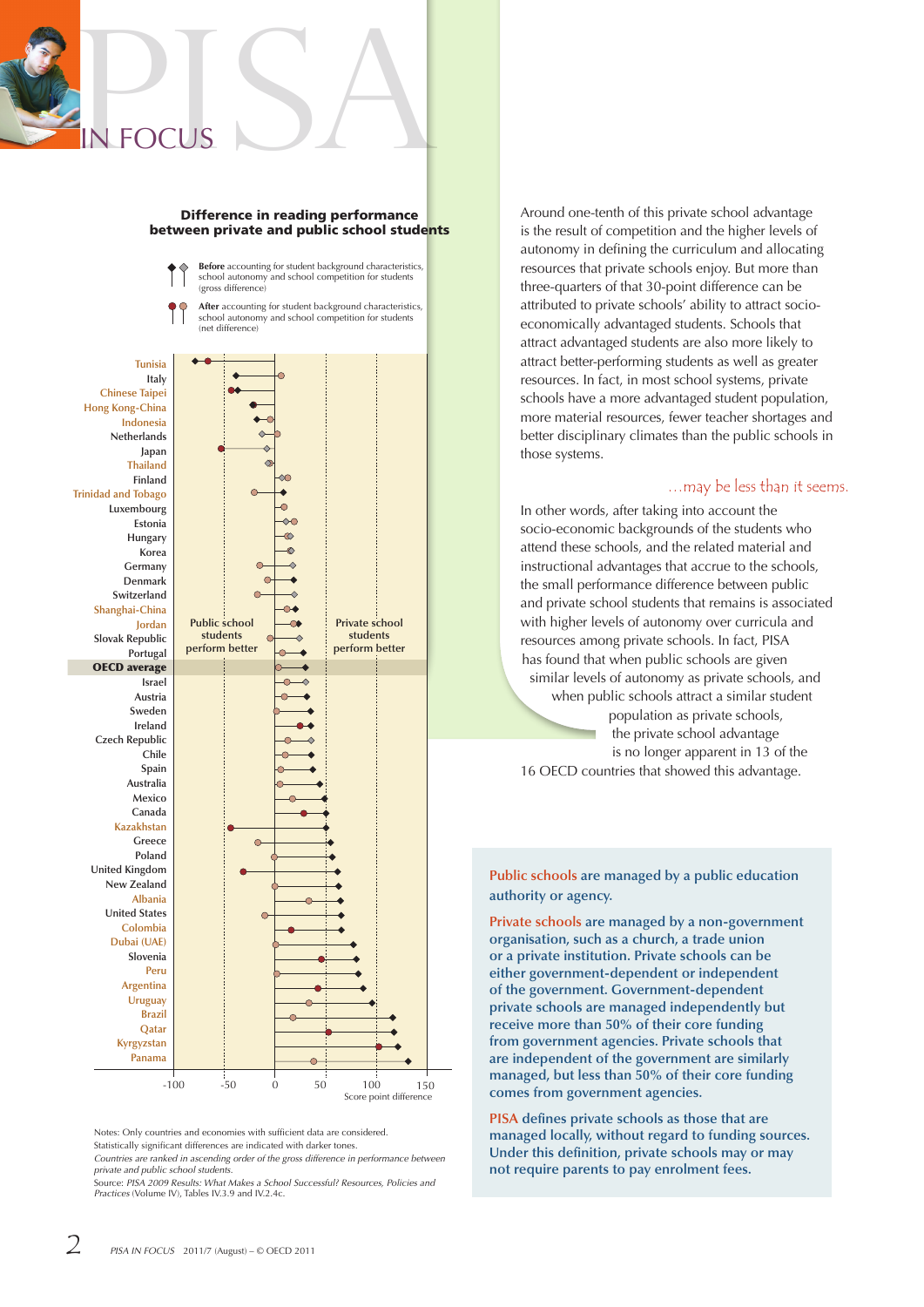#### Difference in school characteristics between private and public schools in OECD countries

PISAin Focus

|                        | Average PISA index of social,<br>cultural and economic status<br>(positive signs indicate higher<br>socio-economic status<br>in private schools) | Average index<br>of disciplinary climate<br>(positive signs indicate<br>better disciplinary climate<br>in private schools) | Average index of material<br>resources for instruction<br>(positive signs indicate better<br>resources in private schools) | Average index<br>of teacher shortage<br>(positive signs indicate<br>more teacher shortages<br>in private schools) |
|------------------------|--------------------------------------------------------------------------------------------------------------------------------------------------|----------------------------------------------------------------------------------------------------------------------------|----------------------------------------------------------------------------------------------------------------------------|-------------------------------------------------------------------------------------------------------------------|
| <b>Australia</b>       | $\overline{+}$                                                                                                                                   | $\overline{+}$                                                                                                             | $\overline{+}$                                                                                                             |                                                                                                                   |
| <b>Austria</b>         | $+$                                                                                                                                              |                                                                                                                            |                                                                                                                            |                                                                                                                   |
| Canada                 | $+$                                                                                                                                              | $+$                                                                                                                        | $^{+}$                                                                                                                     |                                                                                                                   |
| Chile                  | $+$                                                                                                                                              | $+$                                                                                                                        | $^{+}$                                                                                                                     |                                                                                                                   |
| <b>Czech Republic</b>  | $+$                                                                                                                                              |                                                                                                                            |                                                                                                                            |                                                                                                                   |
| <b>Denmark</b>         | $+$                                                                                                                                              |                                                                                                                            |                                                                                                                            |                                                                                                                   |
| <b>Estonia</b>         |                                                                                                                                                  |                                                                                                                            |                                                                                                                            |                                                                                                                   |
| <b>Finland</b>         |                                                                                                                                                  |                                                                                                                            |                                                                                                                            |                                                                                                                   |
| Germany                |                                                                                                                                                  |                                                                                                                            |                                                                                                                            |                                                                                                                   |
| <b>Greece</b>          | $^{+}$                                                                                                                                           | $+$                                                                                                                        |                                                                                                                            |                                                                                                                   |
| <b>Hungary</b>         | $^{+}$                                                                                                                                           |                                                                                                                            |                                                                                                                            |                                                                                                                   |
| <b>Ireland</b>         | $+$                                                                                                                                              |                                                                                                                            |                                                                                                                            |                                                                                                                   |
| <b>Israel</b>          |                                                                                                                                                  | $+$                                                                                                                        |                                                                                                                            |                                                                                                                   |
| Italy                  | $+$                                                                                                                                              |                                                                                                                            | $^{+}$                                                                                                                     |                                                                                                                   |
| Japan                  | $+$                                                                                                                                              |                                                                                                                            | $+$                                                                                                                        |                                                                                                                   |
| <b>Korea</b>           |                                                                                                                                                  | $+$                                                                                                                        |                                                                                                                            | $^{+}$                                                                                                            |
| Luxembourg             |                                                                                                                                                  |                                                                                                                            | $^{+}$                                                                                                                     |                                                                                                                   |
| <b>Mexico</b>          | $+$                                                                                                                                              |                                                                                                                            | $\overline{+}$                                                                                                             |                                                                                                                   |
| <b>Netherlands</b>     |                                                                                                                                                  |                                                                                                                            |                                                                                                                            |                                                                                                                   |
| <b>New Zealand</b>     | $+$                                                                                                                                              | $+$                                                                                                                        | $+$                                                                                                                        |                                                                                                                   |
| <b>Poland</b>          | $+$                                                                                                                                              |                                                                                                                            |                                                                                                                            |                                                                                                                   |
| Portugal               | $+$                                                                                                                                              | $+$                                                                                                                        | $^{+}$                                                                                                                     |                                                                                                                   |
| <b>Slovak Republic</b> |                                                                                                                                                  | $+$                                                                                                                        |                                                                                                                            |                                                                                                                   |
| Slovenia               | $^{+}$                                                                                                                                           | $^{+}$                                                                                                                     | $^{+}$                                                                                                                     | $^{+}$                                                                                                            |
| Spain                  | $^{+}$                                                                                                                                           | $+$                                                                                                                        |                                                                                                                            |                                                                                                                   |
| Sweden                 | $^{+}$                                                                                                                                           | $+$                                                                                                                        |                                                                                                                            |                                                                                                                   |
| <b>Switzerland</b>     | $+$                                                                                                                                              |                                                                                                                            |                                                                                                                            |                                                                                                                   |
| <b>United Kingdom</b>  | $+$                                                                                                                                              | $\pm$                                                                                                                      |                                                                                                                            |                                                                                                                   |
| <b>United States</b>   | $+$                                                                                                                                              | $+$                                                                                                                        |                                                                                                                            |                                                                                                                   |

# Difference in school characteristics between private and public schools

|                            | in partner countries and economies                                                                                                               |                                                                                                                            |                                                                                                                            |                                                                                                                   |  |  |
|----------------------------|--------------------------------------------------------------------------------------------------------------------------------------------------|----------------------------------------------------------------------------------------------------------------------------|----------------------------------------------------------------------------------------------------------------------------|-------------------------------------------------------------------------------------------------------------------|--|--|
|                            | Average PISA index of social,<br>cultural and economic status<br>(positive signs indicate higher<br>socio-economic status<br>in private schools) | Average index<br>of disciplinary climate<br>(positive signs indicate<br>better disciplinary climate<br>in private schools) | Average index of material<br>resources for instruction<br>(positive signs indicate better<br>resources in private schools) | Average index<br>of teacher shortage<br>(positive signs indicate<br>more teacher shortages<br>in private schools) |  |  |
| <b>Albania</b>             | $+$                                                                                                                                              |                                                                                                                            | $^{+}$                                                                                                                     |                                                                                                                   |  |  |
| Argentina                  | $^{+}$                                                                                                                                           |                                                                                                                            | $^{+}$                                                                                                                     |                                                                                                                   |  |  |
| <b>Brazil</b>              | $+$                                                                                                                                              | $+$                                                                                                                        | $^{+}$                                                                                                                     |                                                                                                                   |  |  |
| Colombia                   | $+$                                                                                                                                              |                                                                                                                            | $+$                                                                                                                        |                                                                                                                   |  |  |
| Dubai (UAE)                | $+$                                                                                                                                              | $+$                                                                                                                        | $+$                                                                                                                        |                                                                                                                   |  |  |
| Hong Kong-China            |                                                                                                                                                  |                                                                                                                            |                                                                                                                            |                                                                                                                   |  |  |
| <b>Indonesia</b>           |                                                                                                                                                  |                                                                                                                            |                                                                                                                            | $+$                                                                                                               |  |  |
| Jordan                     | $+$                                                                                                                                              |                                                                                                                            |                                                                                                                            |                                                                                                                   |  |  |
| <b>Kazakhstan</b>          | $+$                                                                                                                                              |                                                                                                                            | $+$                                                                                                                        |                                                                                                                   |  |  |
| Kyrgyzstan                 | $+$                                                                                                                                              |                                                                                                                            | $^{+}$                                                                                                                     | $^+$                                                                                                              |  |  |
| Liechtenstein              |                                                                                                                                                  |                                                                                                                            | -                                                                                                                          | $^{+}$                                                                                                            |  |  |
| Macao-China                | $+$                                                                                                                                              |                                                                                                                            | $^{+}$                                                                                                                     |                                                                                                                   |  |  |
| Panama                     | $+$                                                                                                                                              |                                                                                                                            | $+$                                                                                                                        |                                                                                                                   |  |  |
| Peru                       | $^{+}$                                                                                                                                           |                                                                                                                            | $^{+}$                                                                                                                     |                                                                                                                   |  |  |
| Qatar                      | $+$                                                                                                                                              | $+$                                                                                                                        | $+$                                                                                                                        |                                                                                                                   |  |  |
| Shanghai-China             |                                                                                                                                                  |                                                                                                                            |                                                                                                                            |                                                                                                                   |  |  |
| <b>Chinese Taipei</b>      |                                                                                                                                                  |                                                                                                                            |                                                                                                                            |                                                                                                                   |  |  |
| <b>Thailand</b>            | $^{+}$                                                                                                                                           |                                                                                                                            | $^{+}$                                                                                                                     |                                                                                                                   |  |  |
| <b>Trinidad and Tobago</b> | $+$                                                                                                                                              |                                                                                                                            | $+$                                                                                                                        |                                                                                                                   |  |  |
| <b>Tunisia</b>             | $^{+}$                                                                                                                                           |                                                                                                                            |                                                                                                                            |                                                                                                                   |  |  |
| <b>Uruguay</b>             | $^{+}$                                                                                                                                           | $^{+}$                                                                                                                     | $^{+}$                                                                                                                     |                                                                                                                   |  |  |

Note: Only countries and economies with sufficient data are considered.

*Positive (negative) signs indicate a positive (negative) and statistically significant difference between private and public schools. No sign indicates that differences between public and private schools are not statistically significant.*

Source: OECD, *PISA 2009 Database.*

## In many cases, it's the students who make the school.

When given a choice, parents choose what they think is the best-performing school for their children. School performance generally depends on the quality of instruction provided, the backgrounds of individual students and the composition of the school's student body. Throughout the OECD area, and especially among partner countries and economies, schools – whether public or private – that serve advantaged students tend to have access to more resources for education and to suffer less from teacher shortages. In addition, advantaged students tend to have more positive attitudes towards education, so the disciplinary climate in classes populated by these students is generally more conducive to learning.